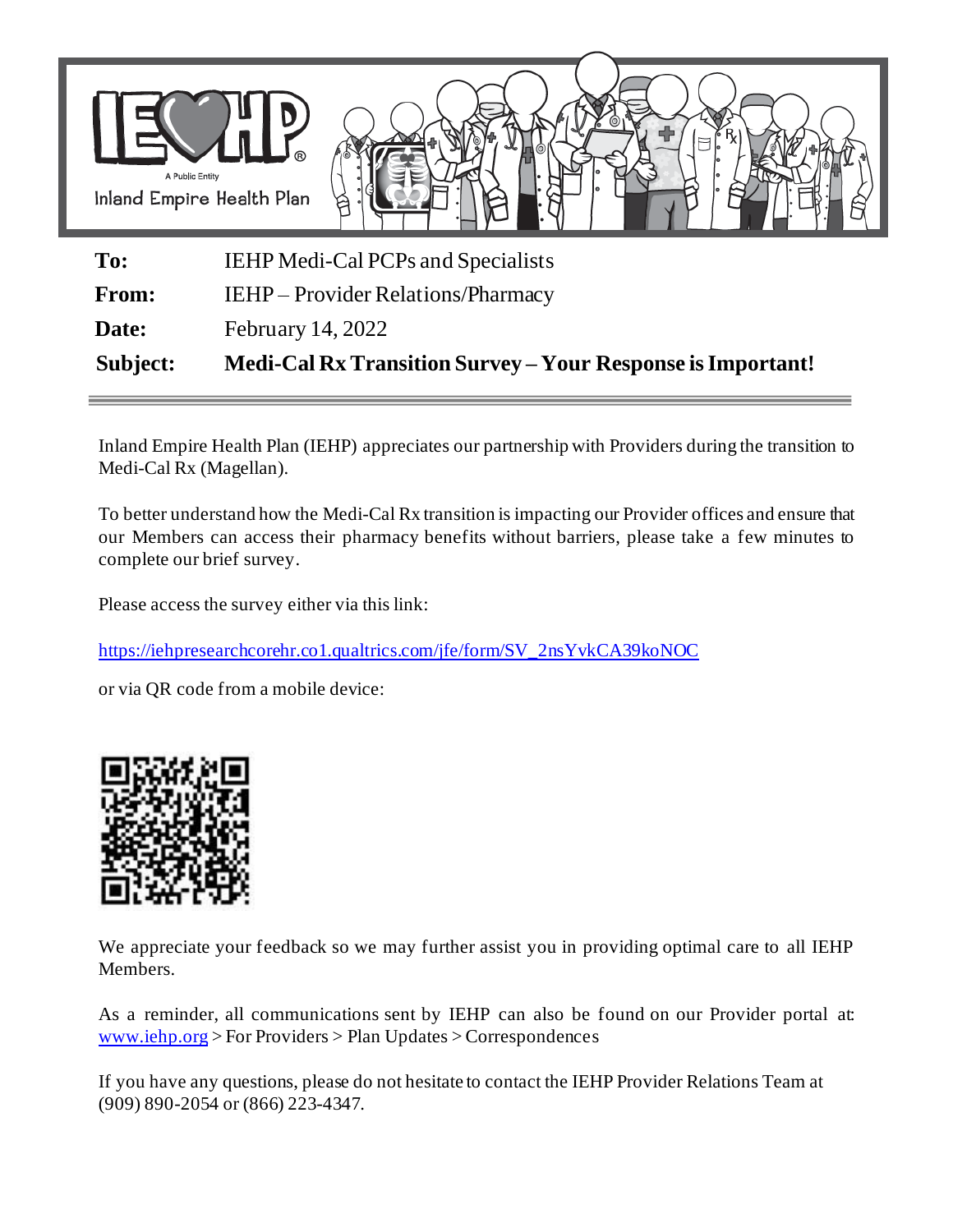

## **Medi-Cal Rx Transition Survey**

## Provider Information

Provider: Clinic Name: Clinic Address:

## Survey Questions

- 1. When calling Magellan(Medi-Cal Rx), what is your average wait time before speaking with a representative?
	- a. 0-30 minutes
	- b. 30-60 minutes
	- c. 1-2 hours
	- d. 2-3 hours
	- e. 3-4 hours
	- f. >4 hours
- 2. What is the average turnaround time for receiving a decision on a Prior Authorization submission to Magellan?
	- a. Less than 24 hours
	- b. 1-2 days
	- c. 2-3 days
	- d. 3-4 days
	- e. >4 days
- 3. What has been your experience with utilizing the available Medi-Cal RX communication channels (customer service phone number, interactive chat, email, website, portal, newsletter updates, etc.)? Response:

- 4. Are there prescription drugs, over the counter drugs, vitamins, or durable medical equipment (DME) that Medi-Cal Rx (Magellan) does NOT cover, that used to be covered by IEHP? If Yes, please list Medication NAME and STRENGTH (example, acetaminophen 325mg Tablets)
	- a. No
	- b. Yes. If yes, please name medication/strength: